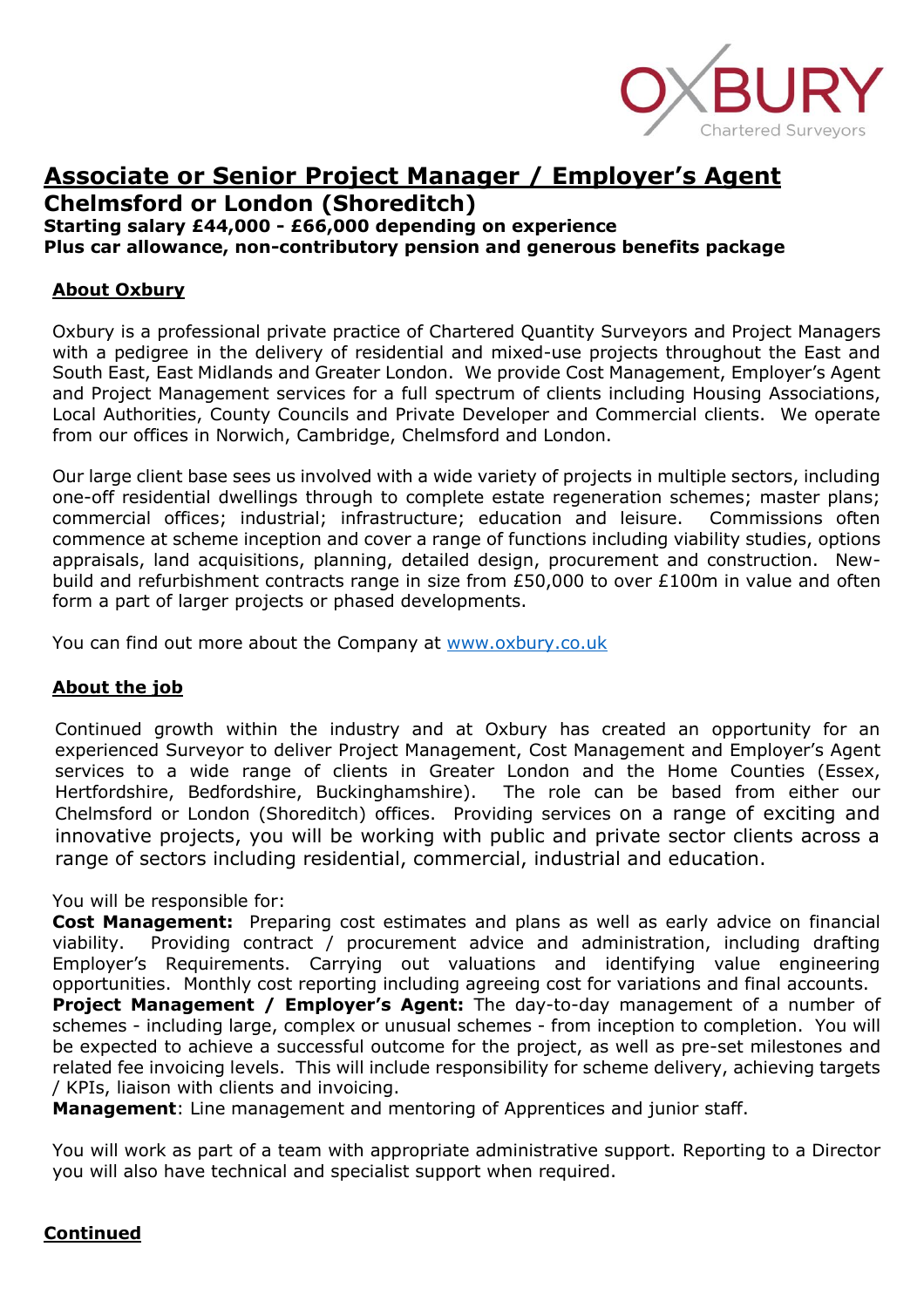

### **Chelmsford or London (Shoreditch)**

### **Starting salary £44,000 - £66,000 depending on experience**

**Plus car allowance, non-contributory pension and generous benefits package**

#### **About You**

For your application to be successful you must be able to meet all the essential requirements listed below. The strongest applications will also be able to show that they meet some of the desirable requirements for the role.

| <b>Criteria</b>           | <b>Essential Requirements</b>                                                                    | <b>Desirable Requirements</b>                                                                        |
|---------------------------|--------------------------------------------------------------------------------------------------|------------------------------------------------------------------------------------------------------|
| Qualifications            | MRICS / CIOB / APM qualified (or equivalent level<br>experience)                                 | Member of the Association<br>of Project Safety                                                       |
|                           |                                                                                                  | Current CSCS card holder.                                                                            |
| Experience /<br>Knowledge | Experience in the role of a Project Manager or<br>Employer's Agent.                              | Experience of line<br>managing / mentoring<br>staff.                                                 |
|                           | Experience of traditional contracts (with and<br>without quantities)                             | Experience across a broad<br>range of sectors.                                                       |
|                           | Experience of traditional, Design and Build, and<br>NEC procurement and contract administration. |                                                                                                      |
|                           | Experience of providing early advice and liaison<br>with clients.                                |                                                                                                      |
|                           | Experience in commercial / industrial and<br>residential sectors.                                |                                                                                                      |
| Skills and<br>aptitudes   | Capable of working autonomously and managing<br>own time in order to meet deadlines and targets. | Actively involved in local<br>property related events and<br>continuous professional<br>development. |
|                           | Client focused.                                                                                  |                                                                                                      |
|                           | Professional demeanor.                                                                           |                                                                                                      |
|                           | Confident verbal communication and diplomacy<br>in a variety of situations.                      |                                                                                                      |
|                           | Able to quickly build new business relationships<br>and develop potential opportunities.         |                                                                                                      |
|                           | Computer literate.                                                                               |                                                                                                      |

Continued.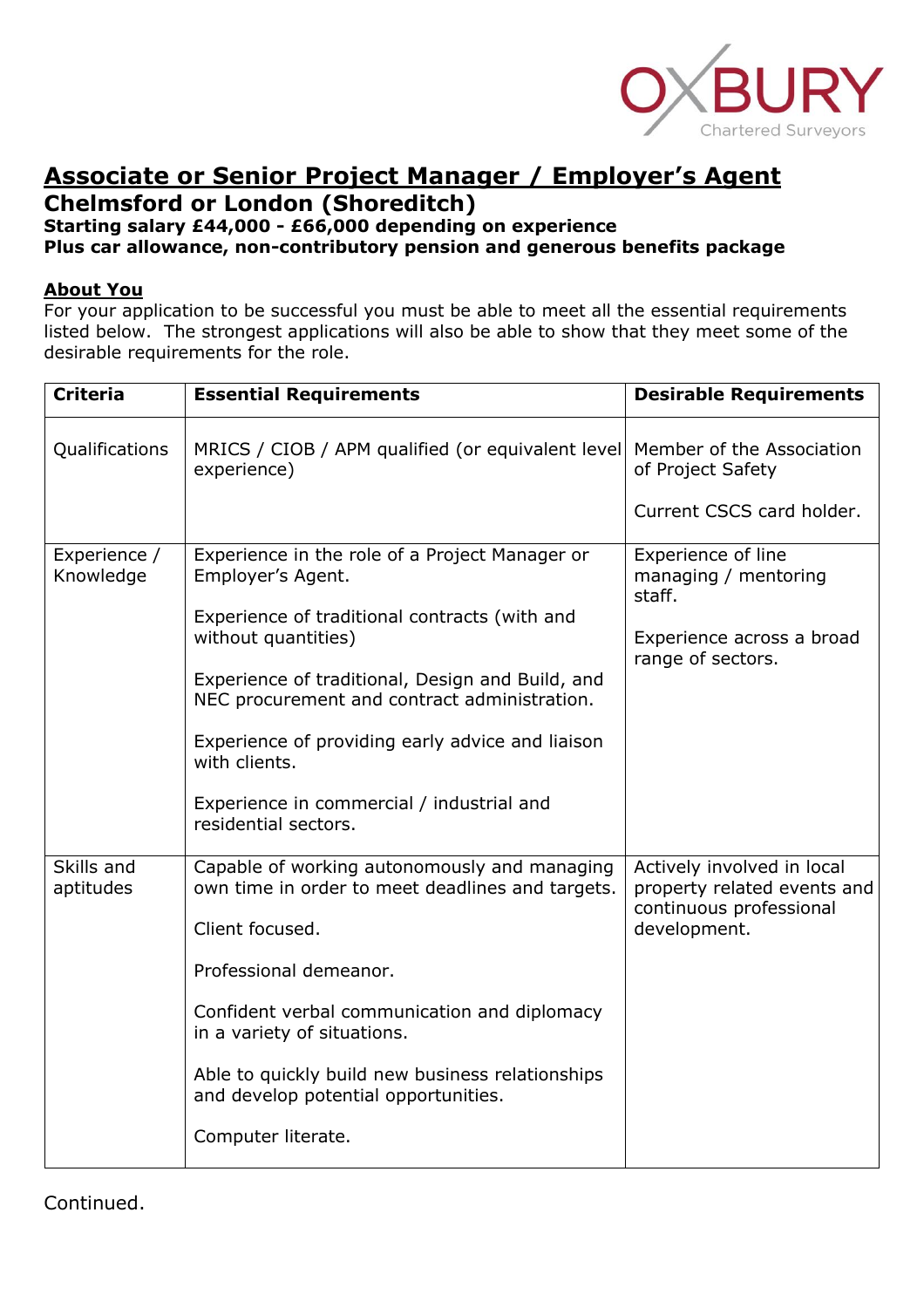

### **Chelmsford or London (Shoreditch)**

**Starting salary £44,000 - £66,000 depending on experience**

**Plus car allowance, non-contributory pension and generous benefits package**

| Other<br>Requirements | Capable of moving around a construction site<br>(eg rough / muddy ground, climbing ladders,<br>stepping over low walls etc) |  |
|-----------------------|-----------------------------------------------------------------------------------------------------------------------------|--|
|                       | Valid UK driving licence (many projects are rural<br>and not accessible by public transport)                                |  |
|                       | Committed to ongoing professional training and<br>development.                                                              |  |

#### **Main terms and conditions of employment**

#### **Working hours:**

The role can be full-time, working 37.5 hours per week; or part-time at a minimum of 30 hours per week. Standard office hours are 9am – 5.30pm but we are open to discuss alternative working patterns. Most staff choose to work in a hybrid way with a mixture of home and office working.

#### **Salary:**

Starting salary will be in the region of £44,000 - £66,000 pa depending on relevant work experience.

#### **Company car allowance:**

You will be entitled to a car allowance.

#### **Training and Professional Memberships:**

The Company will support you to maintain the appropriate levels of Continuing Professional Development required by the RICS (or other equivalent professional body) and will pay membership fees for one relevant professional organisation.

#### **Pension:**

The Company operates a non-contributory pension scheme for which you will be eligible. Under the current scheme the Company will contribute 9% of basic salary. You may make additional individual contributions (including via salary sacrifice) at your discretion.

#### **Holidays:**

English Bank Holidays plus 25 working days per year. After 5 years completed service with the Company you will accrue an additional 2 days holiday per annum.

#### **Sick Pay:**

Statutory sick pay will be 'topped-up' to full salary for a period of 13 weeks in total in any period of 52 consecutive weeks.

#### **Diversity, Equality and Inclusion:**

The Firm has a clear Diversity, Equality and Inclusion policy and opposes all forms of unlawful and unfair discrimination. We hold the RICS Inclusive Employer Charter Mark.